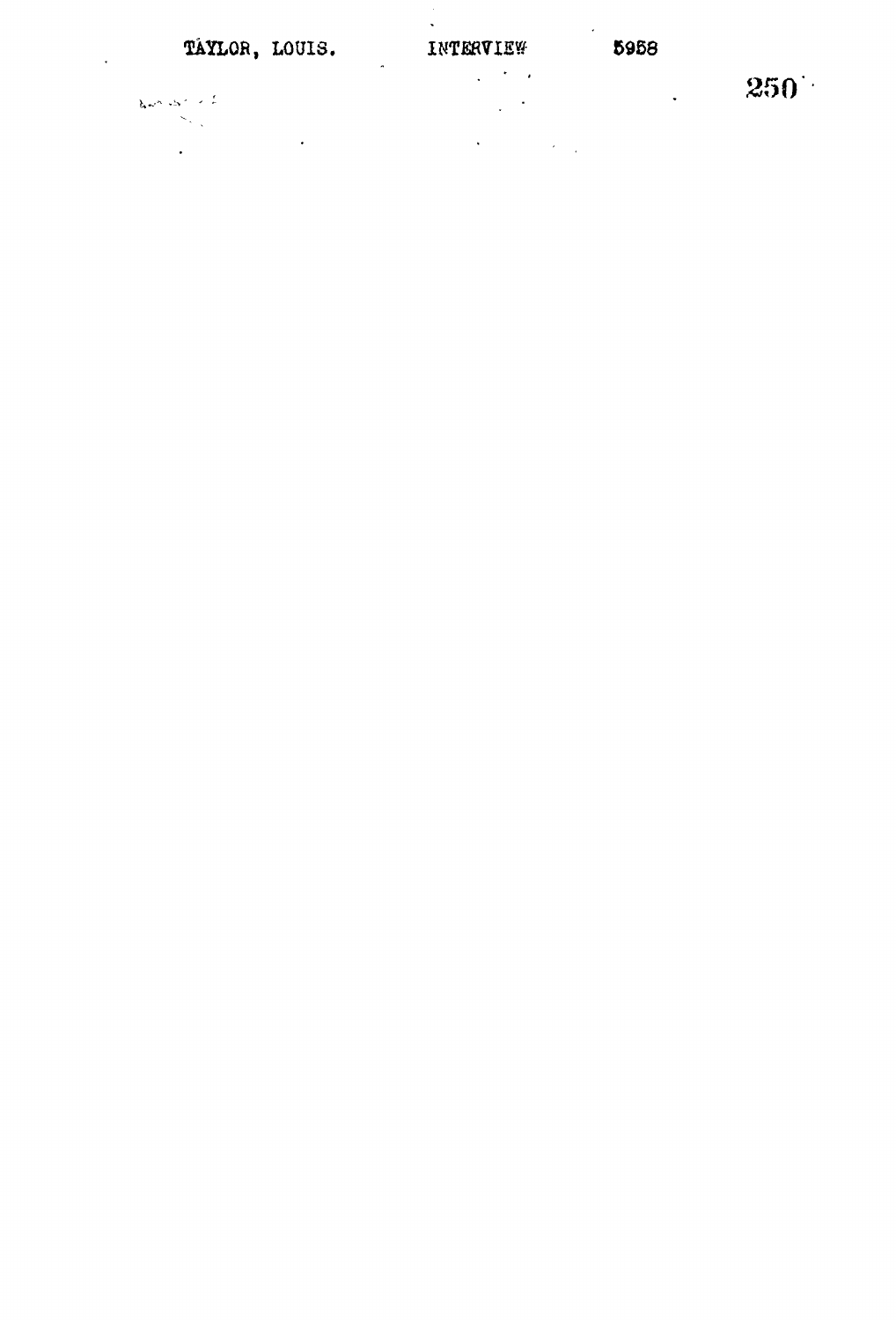# **TAILOR, LOUIS. INTERVIEW**

Gus Hummingbird. **Field Worker,** May 24, 1937.

## **Interview with Louis Taylor.**

**<sup>v</sup> 5958**

**¥**

**X was born March 14, 1856, in Goinganake District, near the old Taylor Springs as it was called, which is now the present Biddings Springs. My parents were John Taylor / and Jane Taylor mho came from Georgia about 1838 and were the servants of Tom Taylor, a prominent Cherokee/ at that time. My parents Bettled on the farm of Tom Taylor near the present Bidding Springs and they lived there until** their death. Both are buried in the small cemetery near **this place. My mother died when I was yet vary small and my father died when X was about twelve years of age\* After their death Mrs. Tom Taylor took and raised ma as he? own child.**

**I was taught at a very early age to work, learning everything that went with the farm, so X was a good farmer, blacksmith, mason and carpenter. X could make almost anything and became an expert on making plows. X could shoe a horse when X was twelve years of age, X used to work a yoke of oxen at the Taylor farm and X broke several** teams of oxen for the neighbors.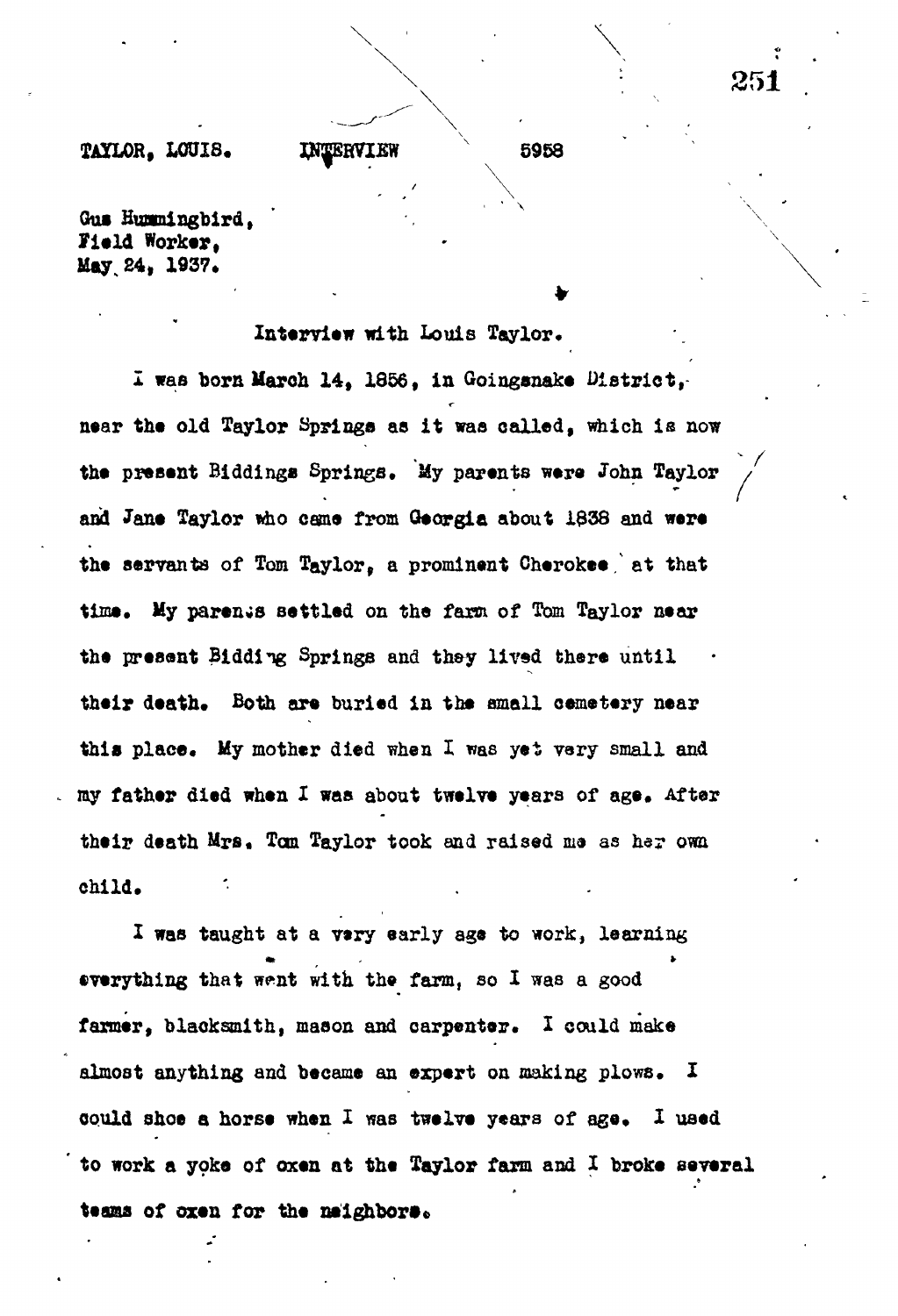INTERVIEW.

5958.

se pr

TAYLOR. LOUIS.

While my parents and I were living on the Taylor farm we lived in a small hut about a quarter of a mile south of the present Biddings Springs water mill. The house was of log construction with a dirt flopr, no windows and only one door.

We only had very few pieces of furniture and we made our bedsteads by boring a hole in the wall and then driving a pole into this hole. Then a pole was set in the ground about four feet from the wall that this pole was fastened to and this served as a bed. The slats were hewed from poles to a thickness of about one inch and there were no springs.

The cooking was all done on the outside on a chunk fire and we ate the simplest food of that time - bean bread, beans and pumpkin were our daily diet. We had very few cooking vessels. Most of the food that we now use was not known to the Cherokees; such foods as sugar, coffee, pepper and all of the fruits such as grapes, strawberries, raspherries and paars were not known at that time. Wild apples grew on the mountains. also dark red peaches called Indian peaches. This fruit is now out of existence.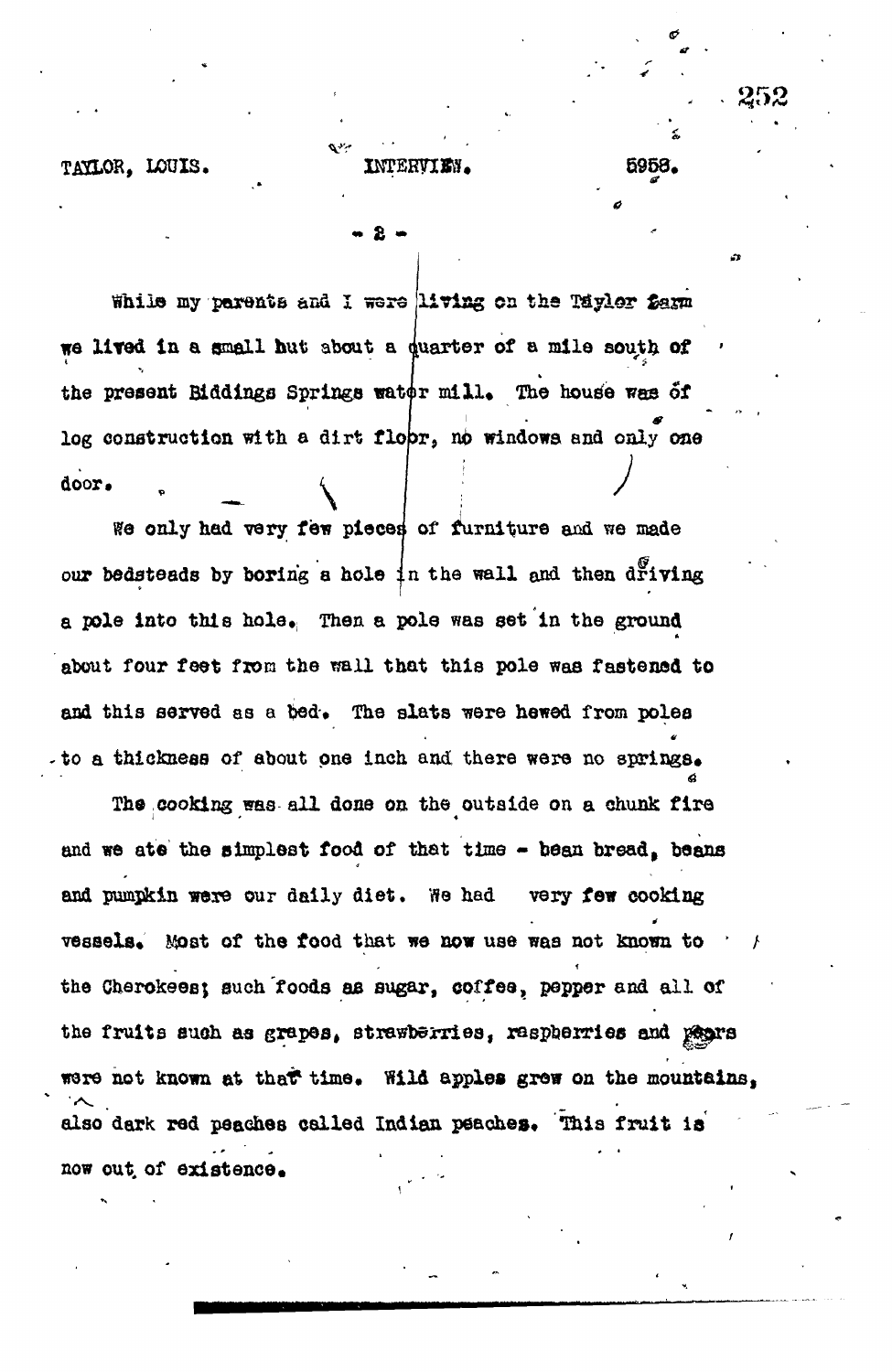TAYLOR, LOUIS. INTERVIEW. 5958

 $-3-$ 

Louis Fields is my real name but after the death of **my parents I went by the name of Taylor and am called- by that name to this day. Most of my early life was spent on** Mrs. Taylor's farm. I worked there several years but aft**er the War she had another man to manage her affairs on the farm and this new boss and I did not. get along very** well so at last I well so at last I went to live with ray friends with ray friends with ray friends with ray friends **among the Cherokees. At this time I was about twenty years old and I made my home with a \kf\ Youngwolf, a full-blood Cherokee, who lived in what is now called England Hollow.**

# **Education and Churches.**

 $\frac{1}{2}$  is the contract of the contract of the contract of the contract of the contract of the contract of the contract of the contract of the contract of the contract of the contract of the contract of the contract of

**I did not receive any education as I was not allowed to go to school at that time. There were no schools near my home for children other tnan Cherokees. The only school** that I knew anything about was located in the Wolfe Settlement near the Spade Mountain that was later known as the Mulberry School. Here the Cherokee children Trom the com $r$  munity in which I lived attended school.

There were not any churches near this place at that **time. The only church that I attended that I remember**

253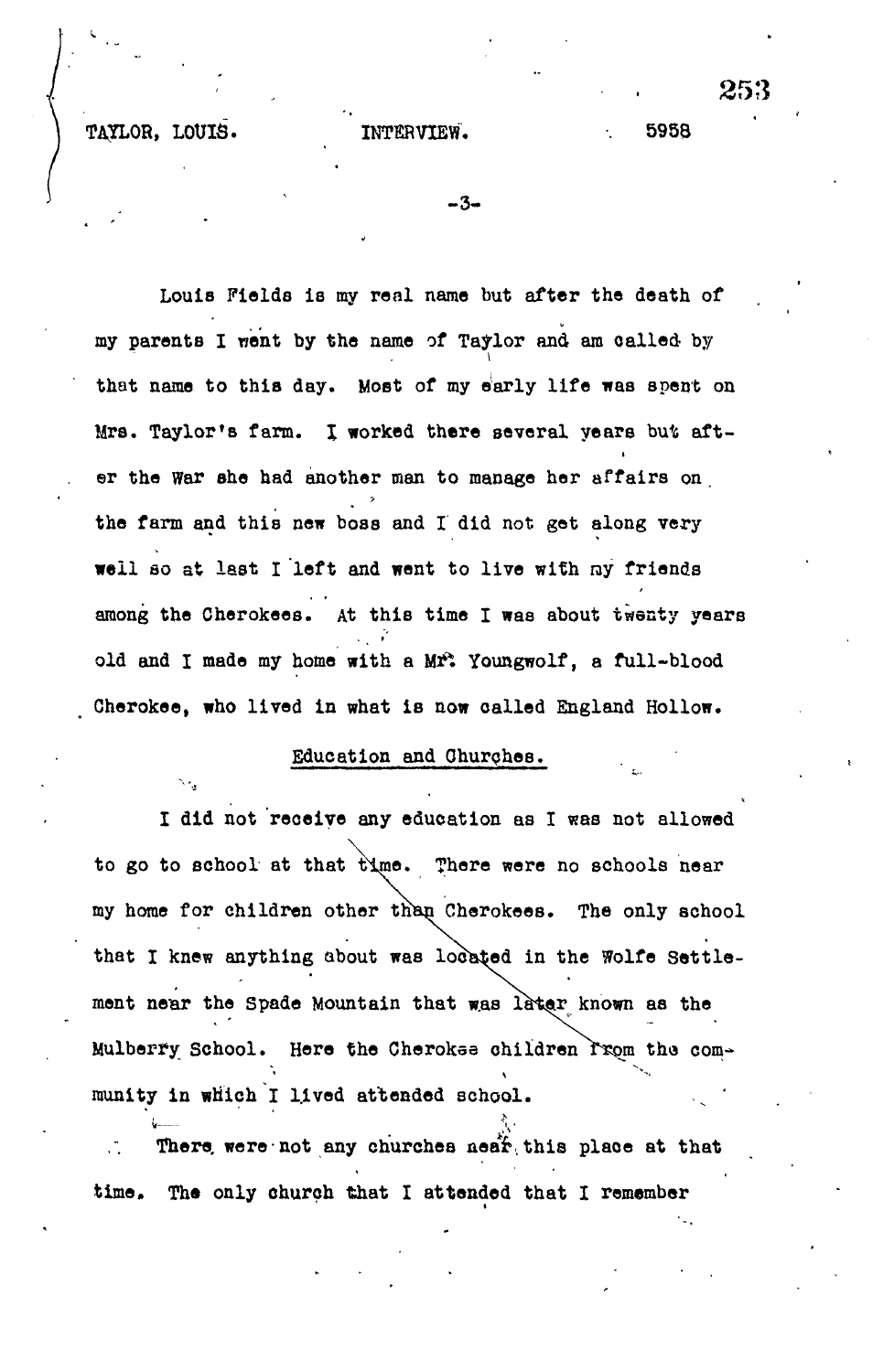**. " , w 4 • .**

**anything about was the church located on Sugar Mountain in Tahlequah Dietriot.**

**The Taylors ware church going people and Mru. Taylor would take me along for company to this church on Sugar.** Mountain. Many Cherokees would gather at the home of old Dave Catron, a Cherokee, and here was where the meetings **were** held.

John Flute and Nelson Terrapin tere the early day ministers at this place. This was about 1866.

The old Timers who.lived at that time as our neighbors were John Looney, Lacie Wolfe, John Wolfe, **Arch Christie, Watt Christie., Ai-ch Scraper, Charley Scrapert Josse Sanders, Hick Sanders and Sam Sanders,**

**• . Civil War •**

I was six years old when the Civil .War began. I remember well when Mr. Taylor my master, joined the Army. My father was left to work the farm when Taylor went into the Army. About 1863 Mr. Taylor was killed near Fort **Gjbaon and is supposed to have been burled in the Fort Oibsoa National Ceaetej»y«**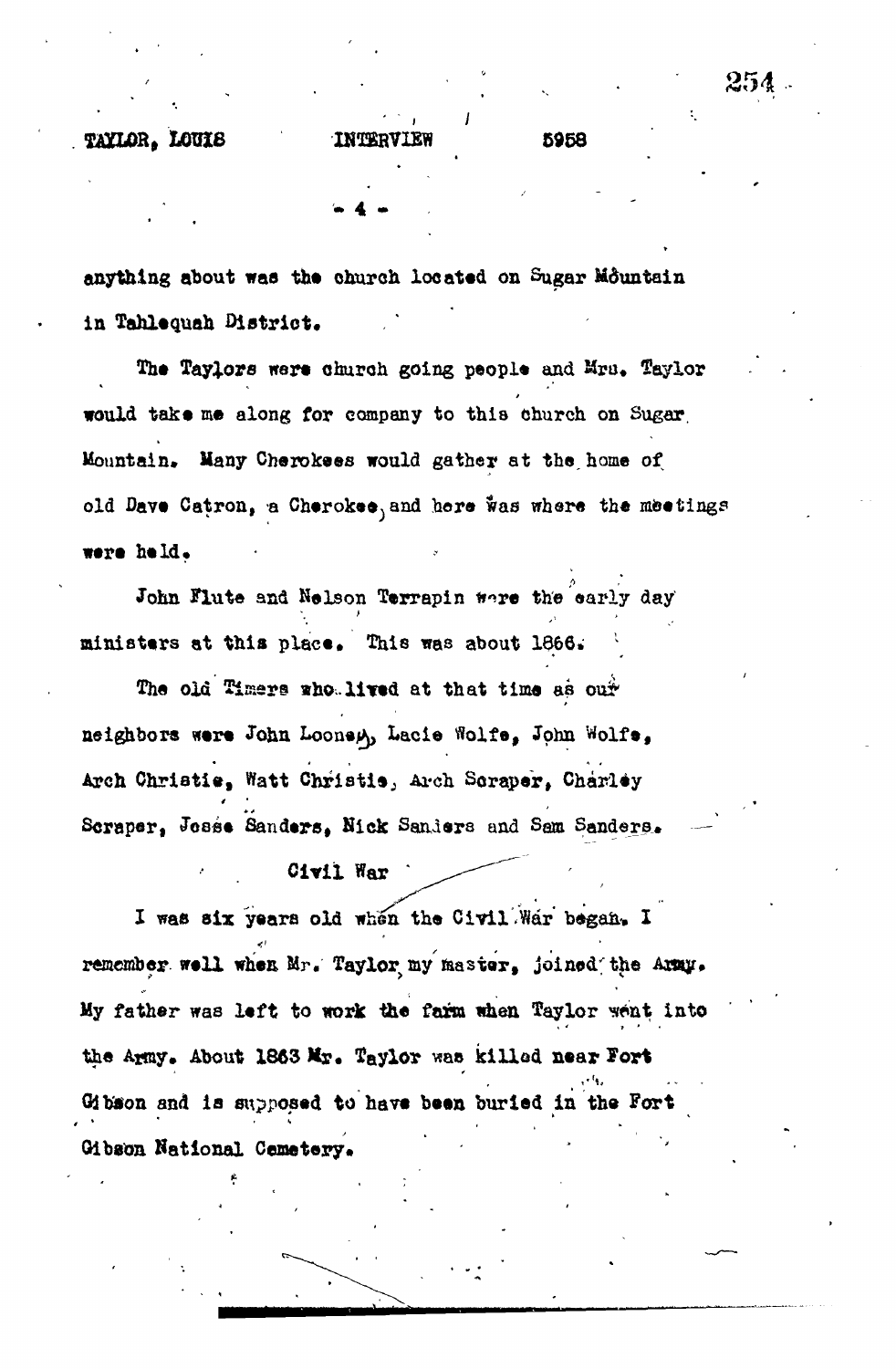**TAXLOB, LOUIS INTERVIEW 5958**

**.. • a -**

The only battle that I know anything about was the battle that was fought near the present village of Welling. This battle was fought about three miles

southeast of this little place. A group of Home Guards **routed a small detachment of Confederate Scouts who had** entered the Indian Territory and .were stealing everything that they could carry away. According to Arch Scraper, who was a Captain of a group of Home Guards, a few men were killed in the skirmish. The Confederates **were driven out of the Cherokee country\***

# **Trading Posts.and Towns**

**Tahleqush, a vary small place, was the nsarest** trading post for the Taylor family. This was about  $t$ wenty miles away.

**Outoh Mills, over in Arkansas, was another trading** place for the family. This town was about twenty-five **and** miles away/was their milling point. For corn milling they **would go to the small mill operated by a** *U\*»* **Stephens on** Caney Creek near the mouth of Leach Hollow about three **miles west of Stilwell. This man Stephen was a permitted \*iit a man in the Indian Territory, ,**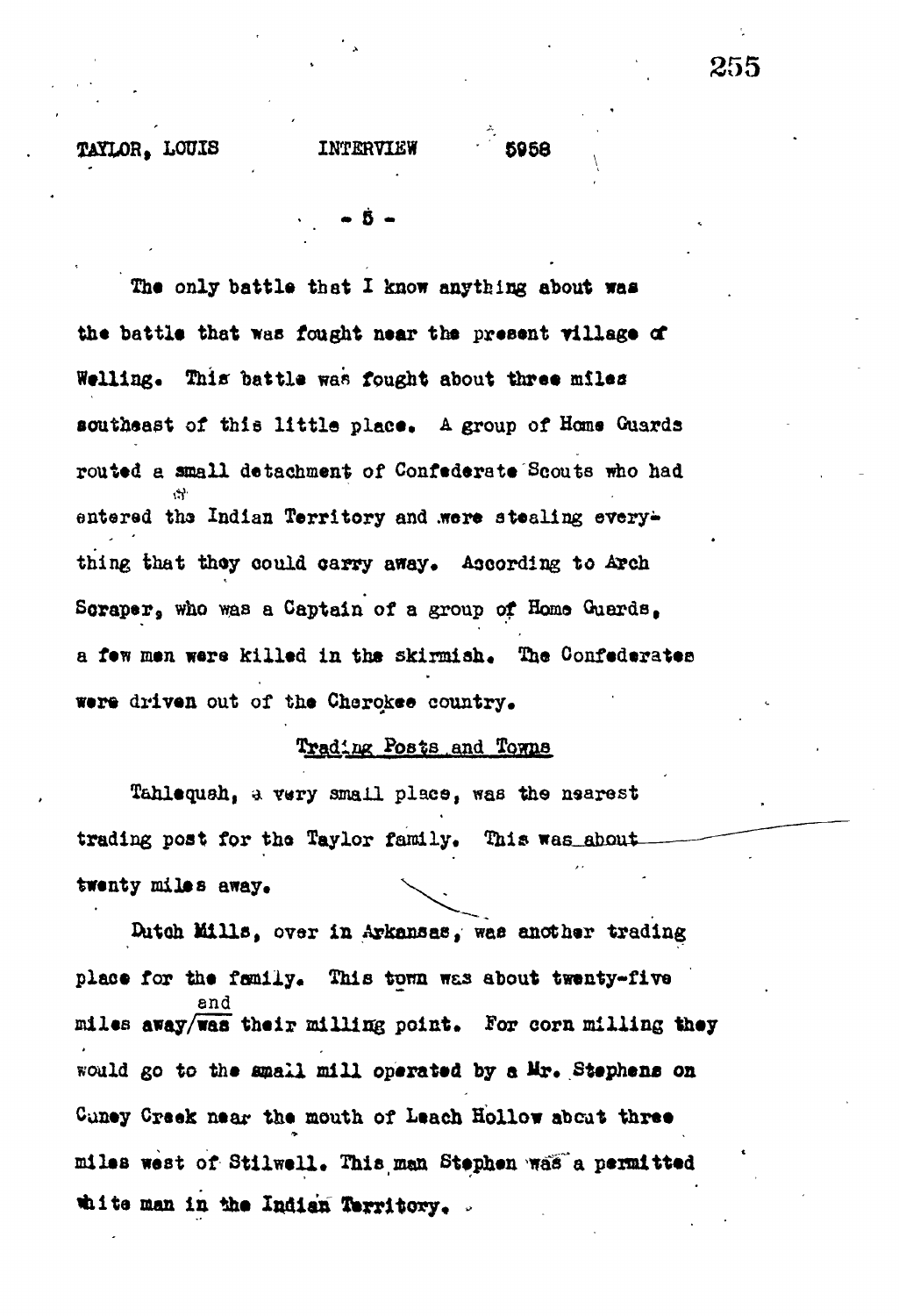TAYLOR. LOUIS

# INTERVIEW

5958

# Foods and Clothing

The food that was found on almost everybody's. table at that time was been-bread, dried Pumpkin, honey, beans and sweet potatoss.

Those who served the government during the War, could afford such foods as coffee, sugar and fruits, but the poorer class of people did not eat foods like that. The only coffee I knew was the kind of coffee that Mother made before she died. Here was the way they made coffee. Corn bread crust was burned into a crisp, then broken up in maall pieces and put in boiling water. It made a very good drink, the old Timags called it "Home-made" coffee, Bean bread was made from corn bread mixed with beans. It made the bread a dark color. Almost everybody had honey-there. were plenty of bees and bee tress ware robbed every year. Sugar was made from the sap of the maple trees. Most of the sugar that was in the community was made on Sugar Mountain. That was why it was called by that name.

All of my clothing was made at home then. My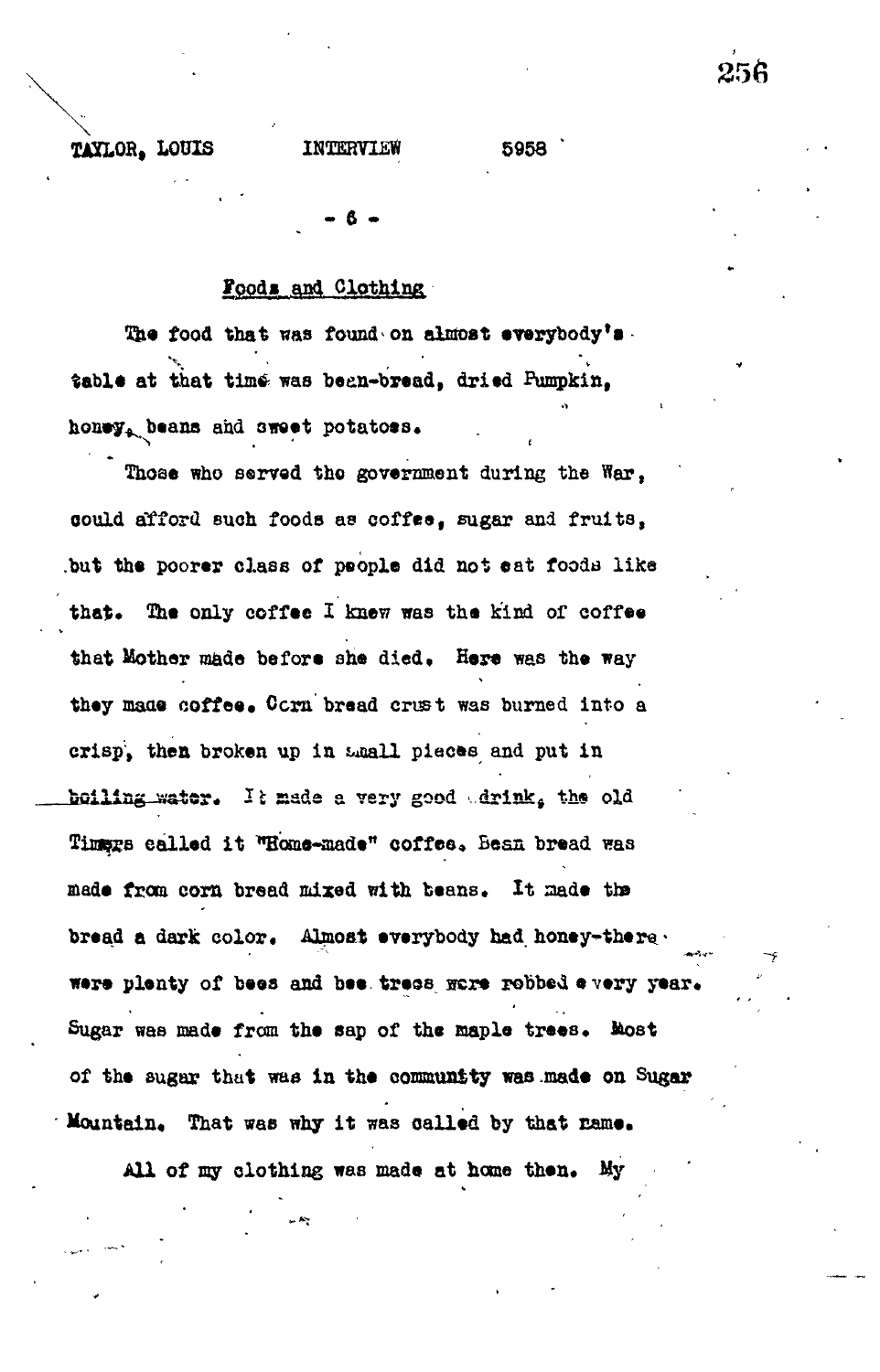TAYLOR. LOUIS

INTERVIEW

5968

father was an expert in making cloth. He had worked in.a cloth mill in Georgia before he came to the Indian Territory.

Salt was made in Sequoyah District where Salt Springs were found. The Cherokees from the Flint and Goingsnake Districts would go down there and stay for weeks at a time making salt and would bring back several sacks which they sold to their neighbors for something that they needed and did not have. These Salt Springs are located in about the northeastern corner of Sequoyah County. Some kind of mineral was also found near this place at that time. Joe olf was the noted salt maker of that time and he made a living this way.

When the Cherokees permitted Mr. Bradley the man tho built the present water mill at Biddings Springs. he was a sorghum man. He was the first man to plant sorghum cane in the community. When he made the sorghum that fall he sold more of that then he did anything he had in his little store. The first Cherokee who made sorghum was Charley Jumper and he became a sorghum king.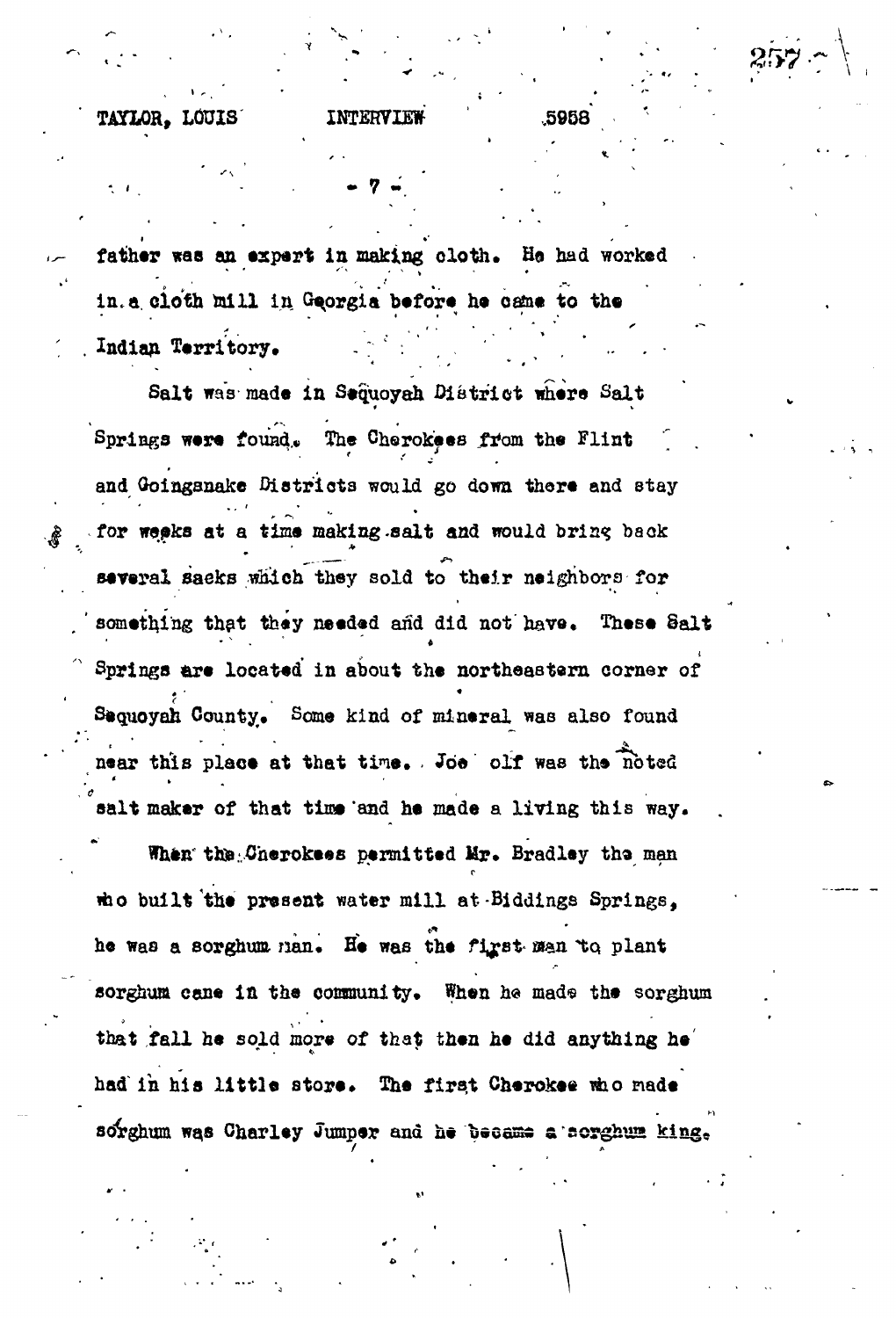• 8 -

'-•

# Oame and Fish

Game of all kinds were to be found at that time. The streams were full of all kinds of fish. Fish poisoning was the favorite aport among the Cherokees. **\*Amongathe early day kings in this sport were Ben** Squirrel, Mr. Peacheater and John Hair. In the Tahlequah<sup>'</sup> District there were the Nofires. One time they put one hundred bushels of "Buck *Eye*" in a hole in the Illinois River just below the present town of Watts and the fish died for about eight miles. There **were about two hundred at this poisoning. Gamps were** pitched on the banks of the river. Scaffolds to dry the fish were built by the women. They remained on the **river for about three days and. got anough fish to last them about three weeks. Fish would keep if it was dried.**

**I remember one bear killed in the Cherokee country.** It was killed on Spade Mountain about 1867, by Alex Wolfe, **a Cherotate. Aeer could be found just anywhere and wild pigeons wcu Id come •vary fall. Thousands of them have** been killed. The most noted pigeon roost was located **north of**  $\frac{1}{2}$ 

**WestvUie.**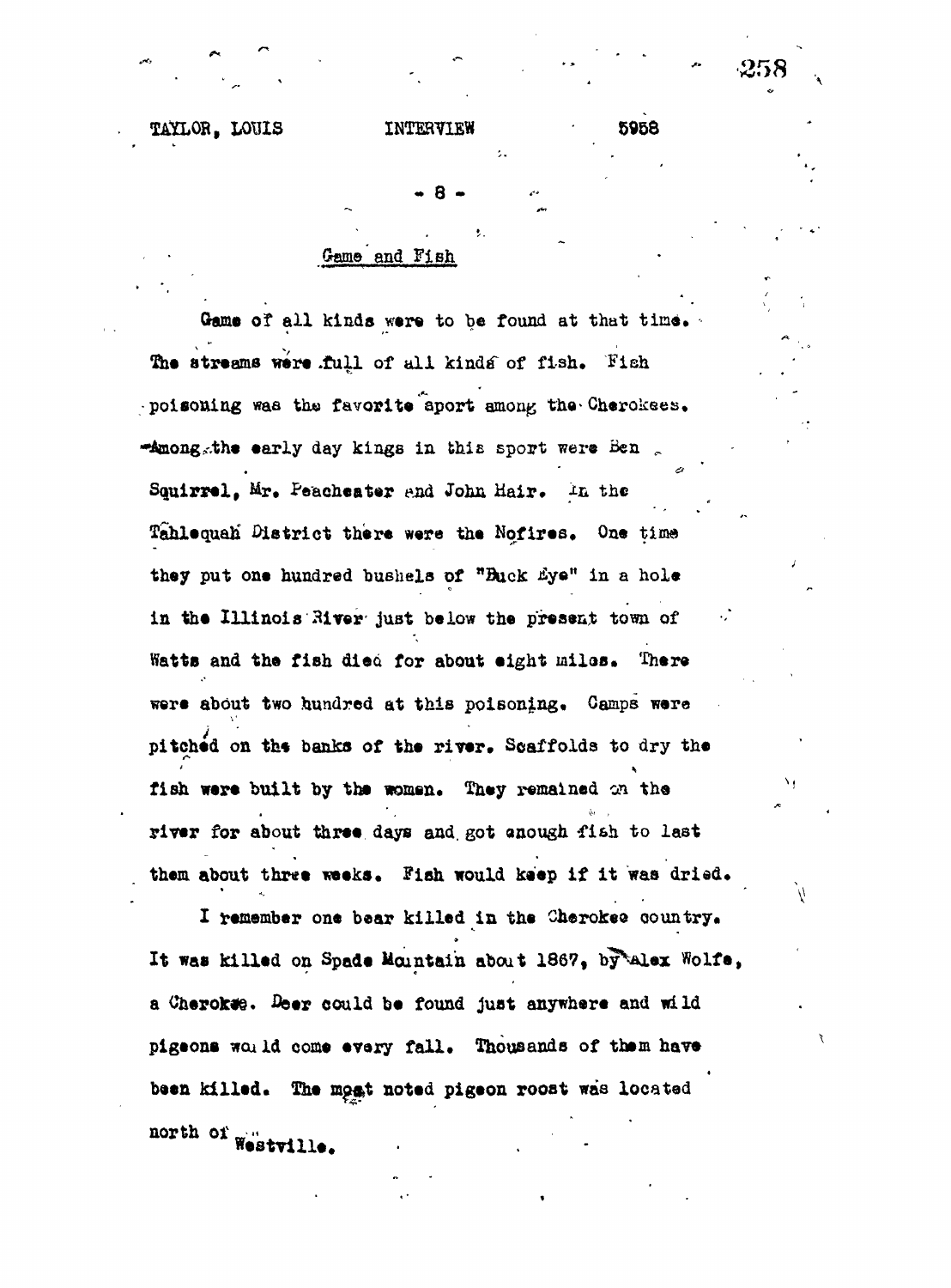# **•Cattle and Cattlemen**

**. 9 -**

**The earliest cattleman in this part-of the country-was a man named Bee Hunter who lived on Caney Creek below the present Wauhillau Post Office, fie owned several head about 1870. Mrs,, Taylor bought a steer** from Mr. Hunter. After I left Mrs. Taylor, about 1874, and dame to Mr. Youngwolf's to make my home, John and Jim Walkingstick were the leading cattlemen of that **neighborhood, I paid for a heifer at Walkingstick's .ing fodder in about 1875. by pullj**

# **E\* S, Marshals.**

I have served as deputy sheriff several times and **have bean personally acquainted with several U, S,** Marshals of an early day. Among these were Heck Brun*ner* of Siloam Springs, Jim Ramey of Fayetteville, George **Morris and John Kirk of the Indian Territory, I took an active part in the capture of Ned Christie •»**

I was better acquainted with Charley Copeland than any of the others, having been with Charley on several **trips trying to capture Wace Hampton.** 

trips trips to cap vox-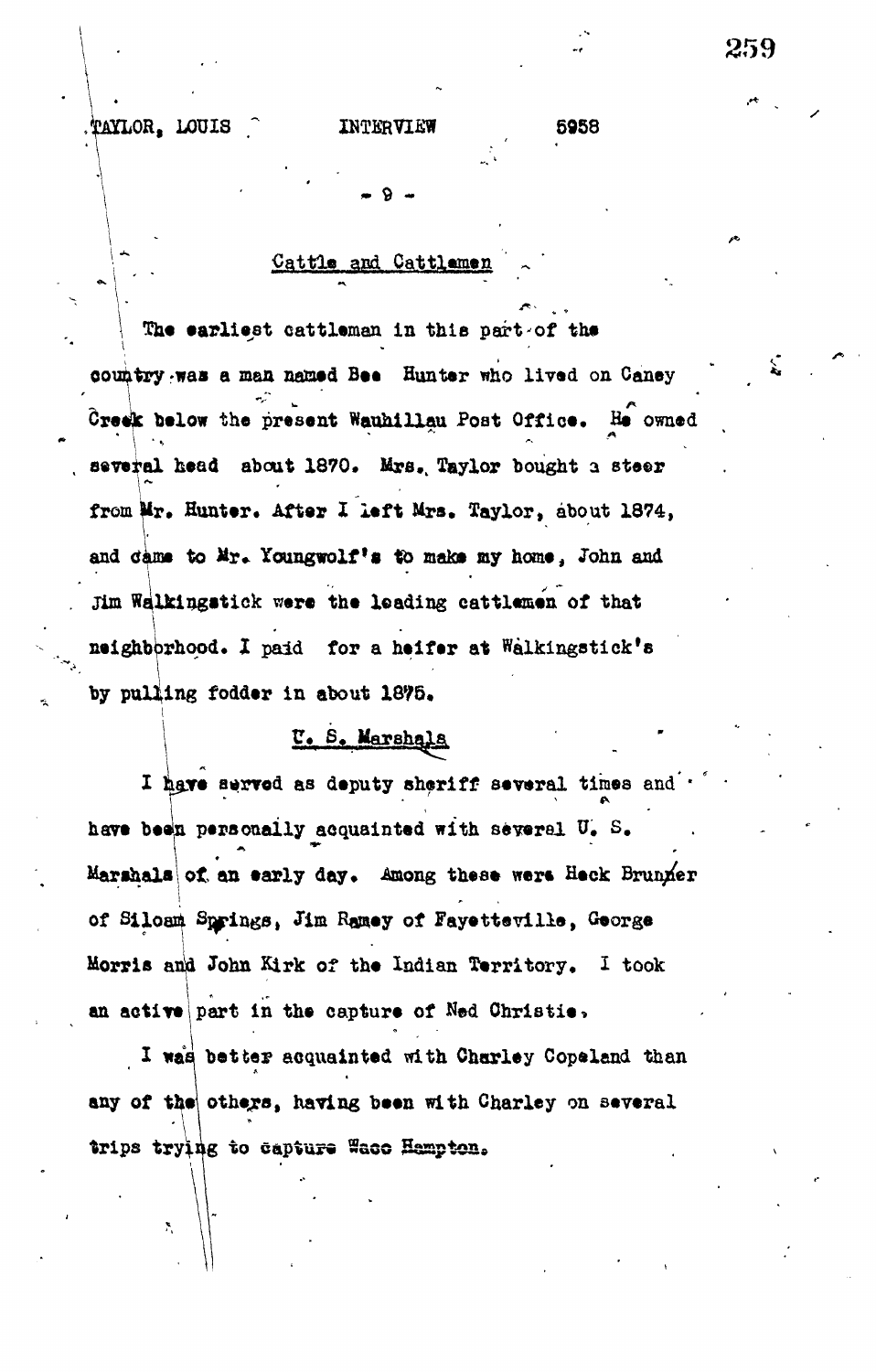TAYLOR. LOUIS

5958

# Outlaws

Walker Bark was the only real outlaw of the early days. He killed Johnson Reese at the home of George Reese near the present village of Proctor. Walker went to Mexico and remained for about five years but finally he was arrested at Fort Smith by a U. S. Marshal. Zeke Proctor was Sheriff of Goingsnake Mstrict at that time. He deputized John Looney, Mush Watt and George Christie and we and I/went on horses to Fort Smith after Walker. We brought him back to the Indian Territory to be tried. He was convicted and sentenced to hang. I was his guard all the time before his trial and when sentence was passed on Walker he wanted me to take him to Tahlequah where he was. to hang. We took Walker by night to the Tahlequah Jail.

Waco Hampton was a half-byeed Cherokee whose father was Bill Hampton, a white man, and his mother a Cherokee. Bill Hampton, the father of Waco, was a permitted white man in the Cherokee Nation. He and Waco killed Bill's stepfather near the Holiness Mission at Rabbit Trap. Waco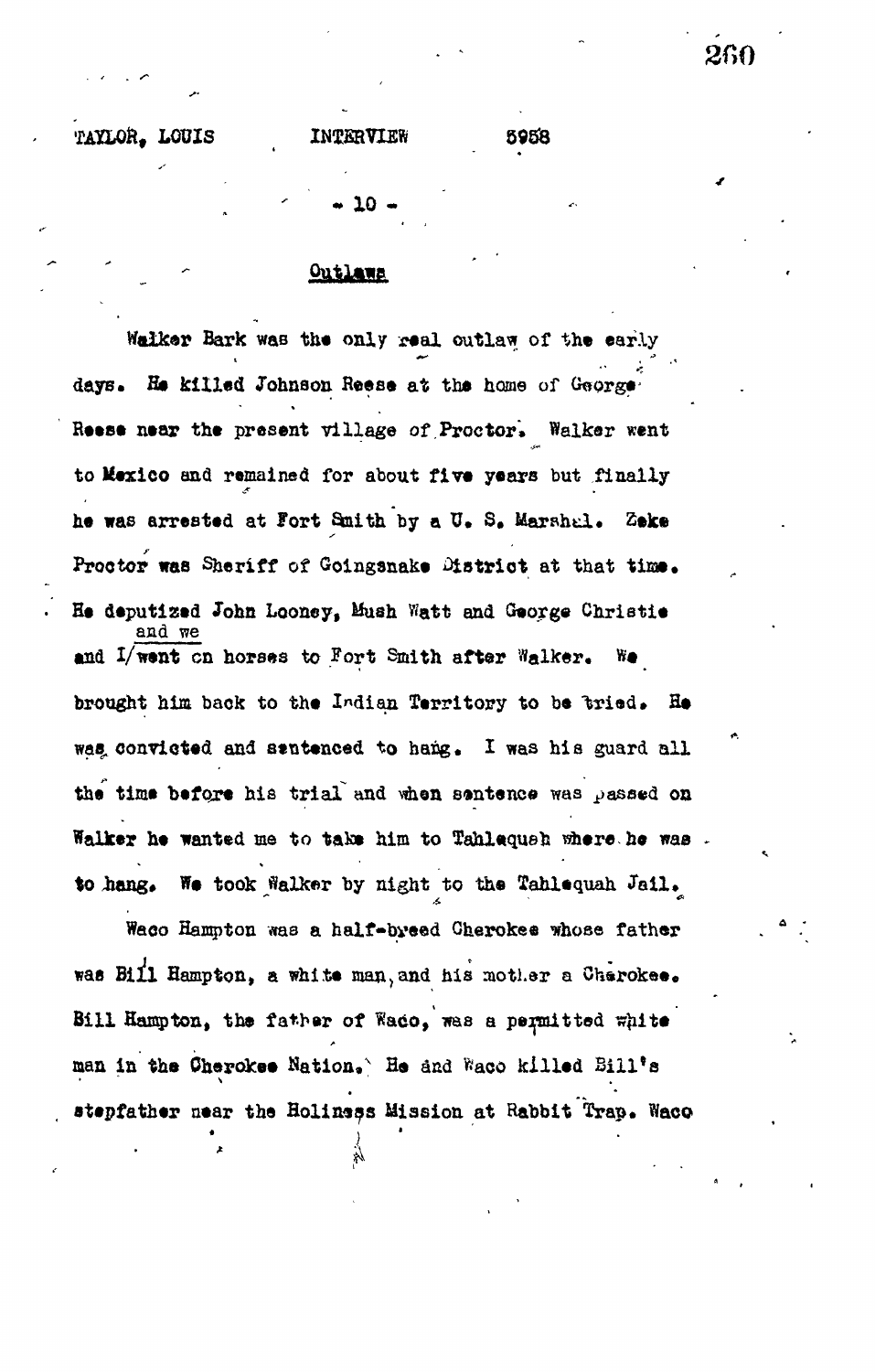**TAYLOR, LOUIS IHTERVIEW 5958**

**\* 11 +**  $\boldsymbol{\cdot}$   $\boldsymbol{\cdot}$   $\boldsymbol{\cdot}$   $\boldsymbol{\cdot}$   $\boldsymbol{\cdot}$   $\boldsymbol{\cdot}$ 

**261**

ίŻ.

 $\sim$ 

 $\mathcal{L}_{\text{max}}$ 

scouted for several months after this But was killed **by Ben Knight, Sheriff of Goingsnake District, and his deputy, Jim Thornton, near the town of Sldon<sup>t</sup>**

# Courthers<sup>o</sup> **Courthouse //www.communications.com/**<br>*Courthouse //www.communications.com*

The Goingsnake Courthouse was moved three times **during Territorial days. At fir&t i t was located about a mile east of tho present Whitmire School in Adair-**County.

**Later it vraa moved to the place where the Proctor** fight took place. After this fight it was moved to Peacheater Creek where it was when it was ebolished.

دبقي The Proctor fight was a fight between some Marshals **who wanted Zeke Proctor tried in Arkansas. They came to** take him back and try him in<sup>2</sup> Arkansas for the killing of a **woman at** *EH* **Wright's Mill on Dutch Mills Creek which was in** the Cherokee Nation. There were about fifteen men killed and **Wounded in this fight.** Among those killed/a Cherokee named **^alone, Johnson Proctor, a brother of Zeke'a, Judge Tom Alberty, But Beck and another Beck brother, whose name I do** not recall. Among the old Timers who/were present when this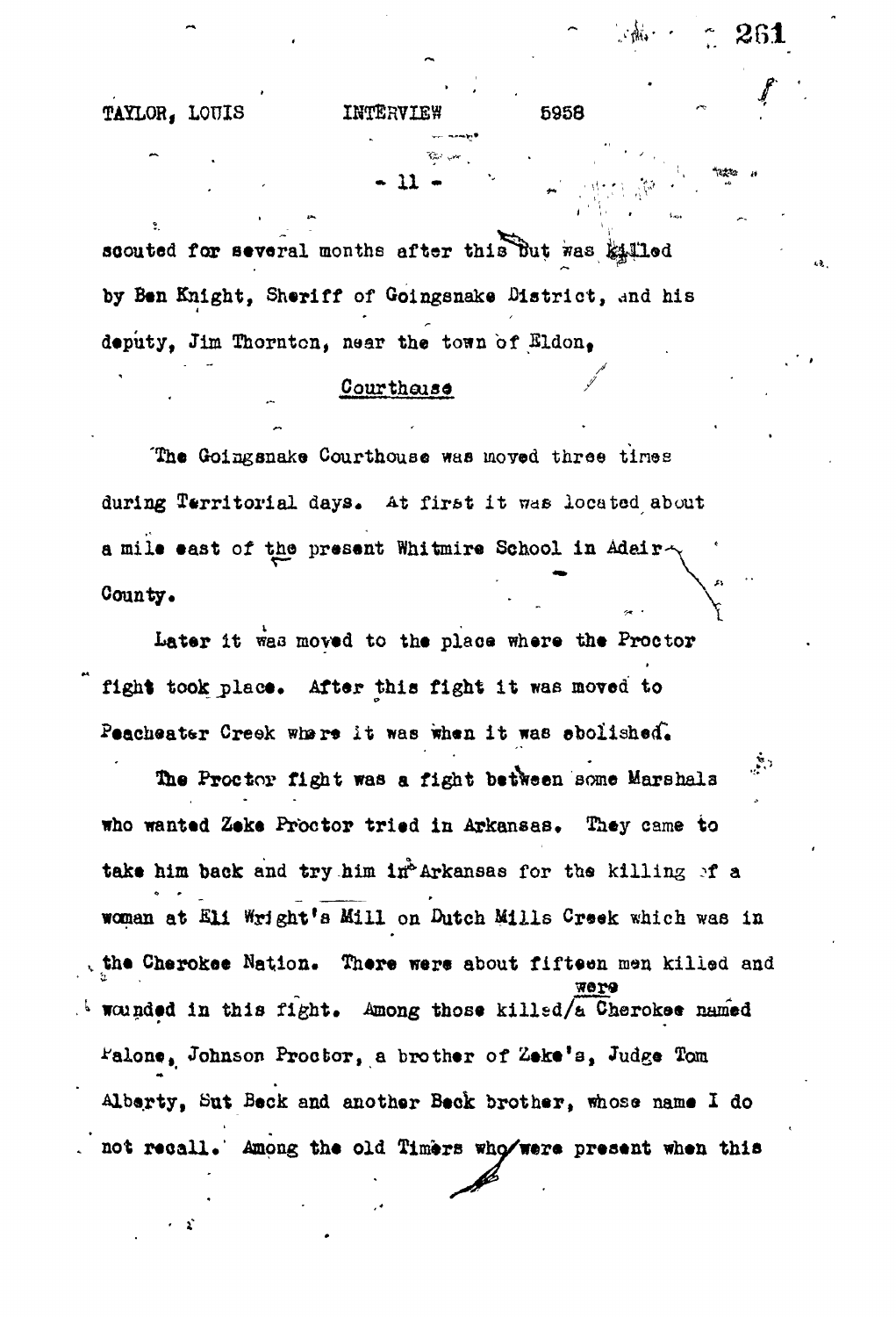TAYLOR, LOUIS INTERVIEW 5958.

 $\mathbf{z}$ 

fight took place vere John Looney, Aaron Goingwolfe, Mush Watt, George Falling, Joe Wilkerson and Mrs. Ollie Falling, who is still living at the age of ninety-three. '

# Sawmills

« The earliest sawmill in the Cherokoe country was the Williams sawmill which was located in Crow Hollow thut is about three miles norsh *of* the present Titanic Post Office. This man Williams was a permitted white man. He was allowed to stay hare because lumber was needed to build homes at that time.

The lumber in the house in which  $\mathcal I$  now live came fron this old mill.

# Mail. Post Offices and Newspapers

.. There were no newspapers at that time in the Indian Territory and no mail routes. The first post office I remember of ever hearing anything about was the Flint Post Office. The mail at that time was carried from Tuhlequah on a horse. The first printed matter that I ever saw was a paper printed both in Cherokee and English.